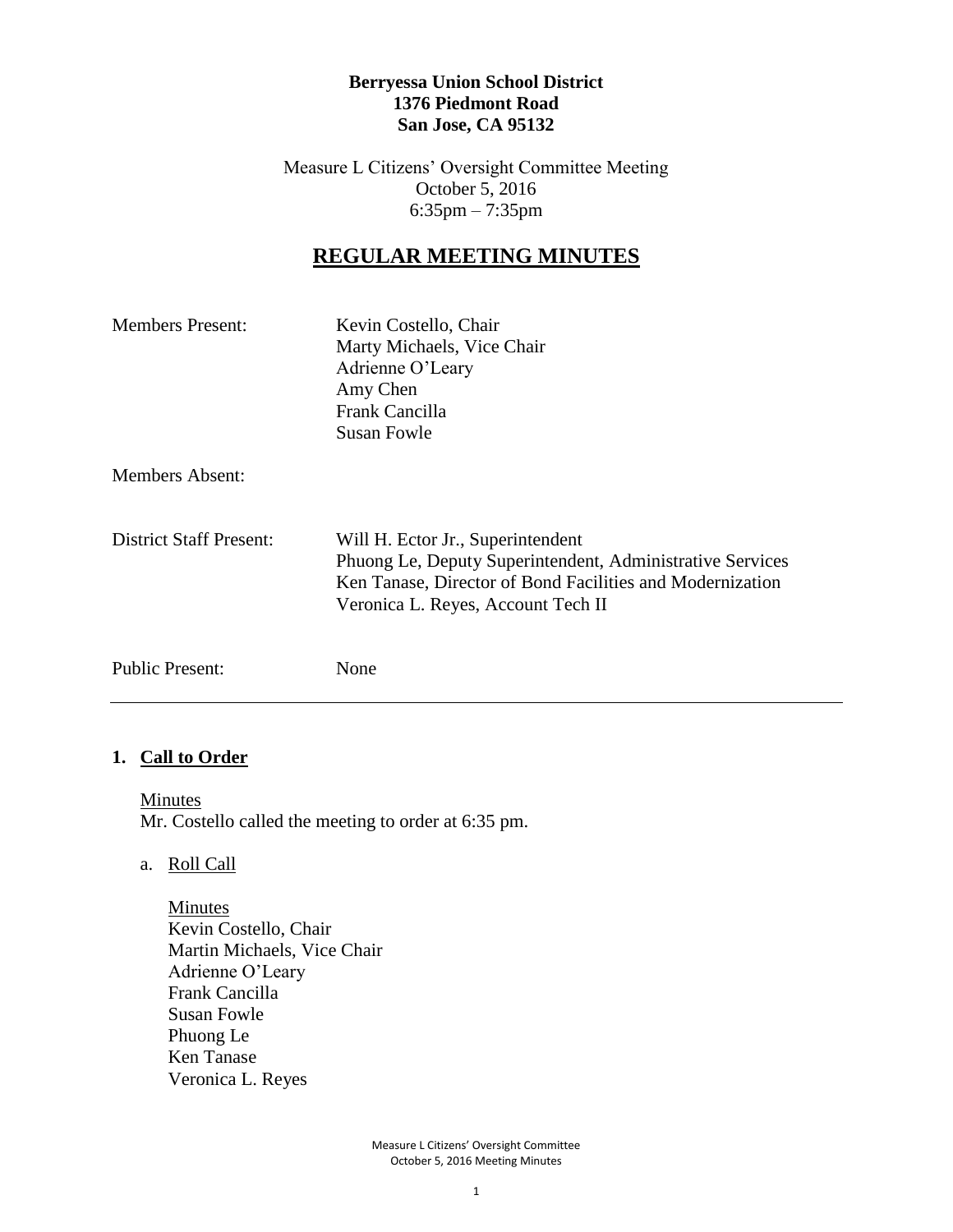- b. Adoption of Agenda Motion to Approve by Marty Michaels,  $2<sup>nd</sup>$  by Frank Cancilla
- c. Approval of Minutes from June 1, 2016 Frank Cancilla motioned to approve the minutes with corrections.

#### 2. **Public Comments** - None

## **3. Reports**

a. Measure L Project Update

Ken Tanase presented the updated construction schedule as of 10/5/2016 and will provide an updated Construction Project update at the next meeting. Marty Michaels asked if the District ever considered making changes to other projects in order to keep the Central Kitchen on schedule. Phuong Le explained that the changes were made keeping in mind the student population that would be serviced through the Central Kitchen as well as the project budget. Reduction in square footage was made to the storage area only.

Amy Chen asked why input from school Principals on the FIS Space Design was so important, since movement of these positions happen every two years. Phuong Le explained that the school Principal plays a vital role in getting the staff involved because they have a vested interest in the school, and that in many cases the Principals stay longer than two years.

Marty Michaels asked if the children at the school sites were being kept informed on the Measure L Projects. Phuong Le mentioned that project information is best filtered through the Site Administrator, but thought it was a good idea to follow up on.

Adrienne O'Leary asked if there has been any feedback on how kids/staff like the FIS Space. Phuong Le said that the locations are not fully functional yet. She mentioned this was a good point in getting information on, once the spaces are fully functional, and Ken Tanase stated they are scheduled to be fully functional by November.

Phuong Le also shared that staff has learned from recent FIS projects regarding the timeline for ordering furniture. Due to the vendor lead times, furniture needs to be selected and ordered earlier, in order to meet deadlines.

b. Measure L Financial Report

Phuong Le presented the "Unaudited Multi-Year Summary as of 8/23/2016, and explained that the District is currently going through its' annual Audit, therefore, the audited version will be presented at the December 7, 2016, meeting. The Project Budget 2015/16 Year to Date Final  $-7/1/2015 - 6/30/2016$  report was also presented.

Frank Cancilla requested that miscellaneous expenses be reported in a way that would help the committee identify those expenses.

Adrienne O'Leary questioned why the Air Conditioning item for modernization was not made a priority for Toyon. Phuong Le mentioned that this would be reviewed.